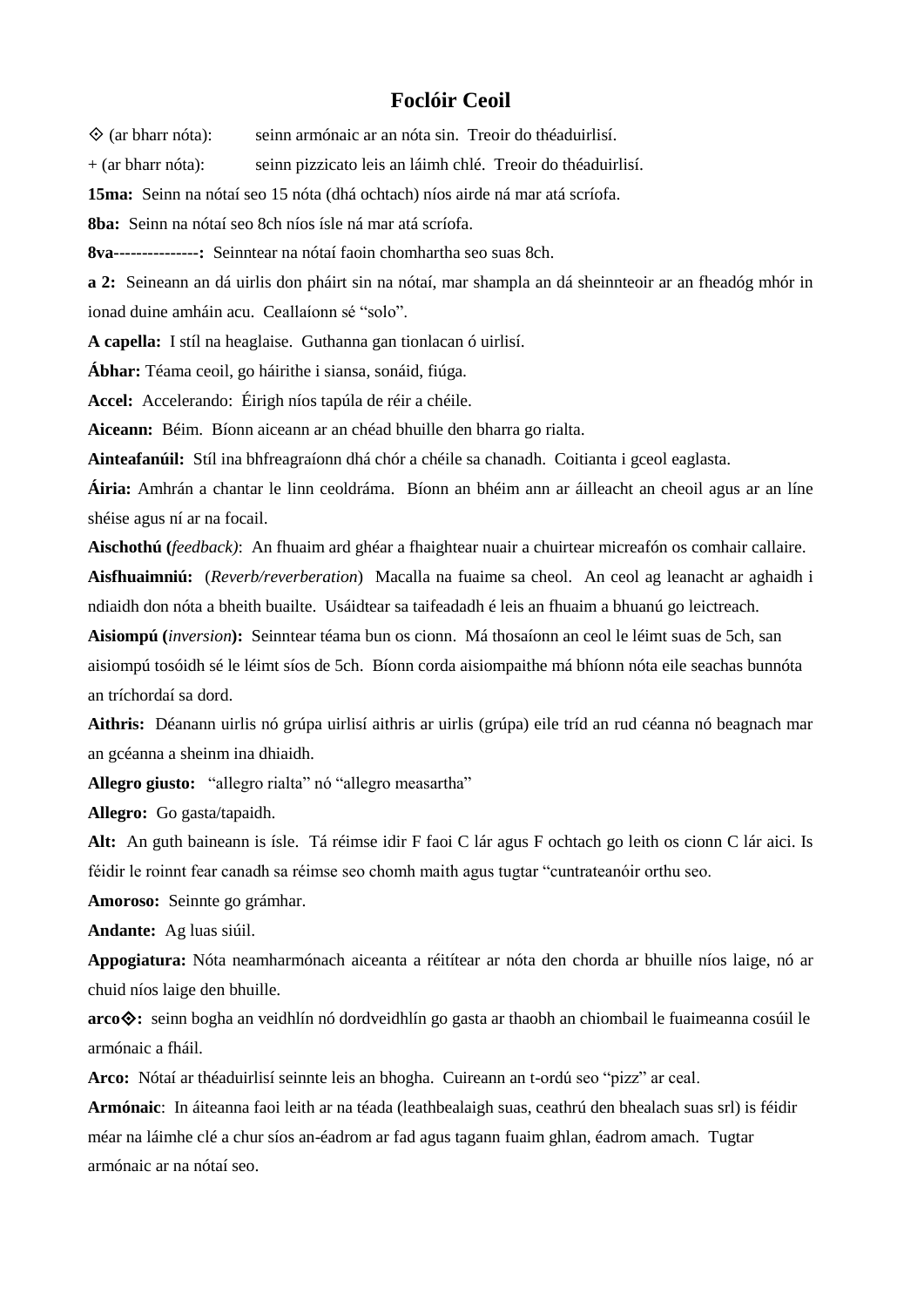**Arpa:** Cruit/cláirseach chlaiseacach.

**Bainisteoir:** An duine a shocraíonn ceolchoirmeacha don bhanna agus a shocraíonn cé mhéad airgid a bheas díolta leo. De ghnáth, bíonn aithne mhaith aige ar léar mór daoine i dtionscal an cheoil agus bíonn sé ábalta na ceolchoirmeacha is fearr a aimsiú don bhanna.

**Bassi:** olldoird amháin. Tá na doirdveihilí agus na holldoird scríofa ar an líne cheoil chéanna. Léiríonn sé seo nach seineann na doird-veidhilí.

**Bata báistí (***rainstick):* Píosa fada adhmaid gan lár, áit a gcuirtear síolta a thugann fuaim bhog nuair a rothlaítear é suas agus síos. Déanann an fhuaim seo aithris ar fhuaim na báistí.

**Bloc-chordaí:** Seinntear na nótaí den chorda uilig le chéile.

**Bogshaobhadh (***overdrive)*: Cosúil le saobhadh ach gan a bheith chomh láidir, garbh. Is cineál leathshaobhadh atá i gceist agus tagann níos mó de dhath na fuaime tríd le bogshaobhadh.

**Bonndord:** Frása nó mír a sheinntear sa dord agus a thagann ar ais arís is arís i rith an phíosa ceoil. Is ostinato é. Bíonn *chaconne* bunaithe ar bhonndord.

**Breisdubáil: (***Overdubs***):** An dara taifeadadh curtha síos ar an chéad cheann *ar an rian céanna* le fuaim dhifriúl a thabhairt don uirlis. Tá sé difriúl ó ilrianú mar go n-úsáidtear rian amháin i mbreisdubáil le fuaim dhifriúl a chruthú, agus le hilrianú úsáidtear níos mó ná rian amháin le páirteanna breise a thaifeadadh.

**Buille feadháin (***Rimshot):* Buaileann an drumadóir imeall an tsreangdruma, rud a chruthaíonn fuaim ghéar, láidir.

**Caidéinse** *(Cadenza):* Cuid den chéad ghluaiseacht i gcoinséartó don aonréad. Stadann an cheolfhoireann agus seinneann an t-aonréadach leis féin. Is píosa casta é a thugann deis don seinnteoir a thallann ar an uirlis a léiriú. In amanntaí scríobhadh an cumadóir an ceol don chaidéinse amach ach in amanntaí eile fágadh faoin seinnteoir tobchumadh a dhéanamh air.

**Canóin:** Déanann na huirlisí aithris ar a chéile agus tá gach páirt ar chomhthábhacht.

**Cantáid Córáil:** Saothar le téacs iomainn ag an tús agus ag an deireadh agus b'fhéidir taobh istigh den áiria agus den reacaireacht.

**Cantáid:** Píosa ceoil atá canta, le hábhar reiligiúnda nó eile, cosúil le oratóir ach níos giorra.

**Casadh (***turn***):** Seinntear an nóta scríofa, an nóta os a chionn, an nóta scríofa, an nóta faoi agus an nóta scríofa. Is féidir le casadh a bheith inbhéartaithe/aisiompaithe chomh maith. Sa sampla thíos feictear casadh ar C sa chéad barra agus é scríofa amach mar a sheinntear é sa dara barra. Feictear casadh aisiompaithe i mbarra 3 agus é scríofa amach sa bharra deireanach.



**Casiompú** *(retrograde*): Seinntear an téama ón deireadh siar go dtí an tús.

**Ceathairéad:** Píosa ceoil do cheithre uirlisí, go minic is ceathairéad téadach atá i gceist le dhá veidhlín, viola amháin agus dordveidhil. Ciallaíonn ceathairéad pianó go bhfuil pianó chomh maith le trí théaduirlis ag seinm.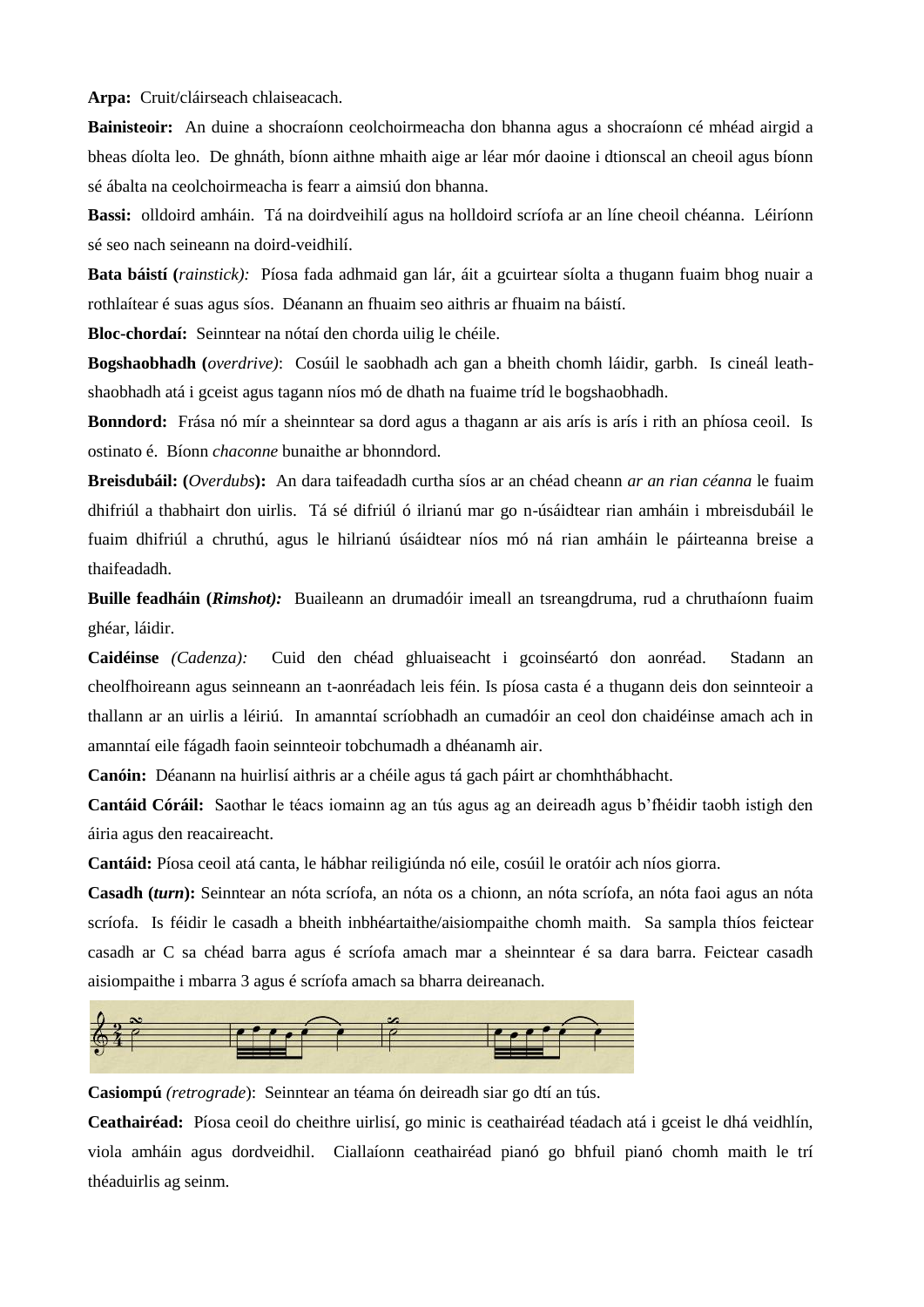**Ceol aireagail (***chamber music)***:** Ceol atá scríofa faoi choinne grúpa beag uirlisí agus gur féidir a sheinm in áit bheag cosúil le seomra.

**Ceol digiteach:** Taifeadadh ar micreo-slis in ionad taifeadadh analóg mar a bhíodh ann. Cuireann sé seo ar chumas na n-innealltóirí fuaime fuaimeanna a mheascadh ar rianta éagsúla agus ansin iad a scaradh ó chéile arís. Leis an sean-chóras chomh luath is a bheadh dhá rian meascaithe le chéile ar rian eile, bhí sé do-dhéanta iad a scaradh ó chéile arís.

**Ceol tuatach:** Ceol nach ceol eaglasta é.

**Chaconne:** 1. Foirm cheoil le breachnuithe bunaithe ar bhonndord. Seinntear an bonndord i bpáirteanna eile níos airde ná an dord in amanntaí. 2. Damhsa mall, uasal le trí bhuille sa bharra ón 18ú céad, coitianta sa Fhrainc.

**Ciombail:** Is féidir iad a bhualadh le chéile, nó iad a bhualadh, a chreathadh nó gliogarnach a dhéanamh le cineálacha éagsúla bataí.

**Ciombal creatháin** *(ride cymbal*): Ciombal a dhéanann fuaim creatháin nuair a sheinntear é.

**Ciombal plimpe** (*crash cymbal):* Ciombal a chruthaíonn fuaim phlimpe. In úsáid sa cheol *Bohemian Rhapsody*.

**Ciorcal na gCúigeach:** Tugtar Ciorcal na gCúigeach ar ghluaiseacht ina n-oibríonn gach corda mar cheannasach chuig an chéad chorda eile – mar shampla: C mór – G mór – D mór – A mór – E mór – B mór (Cb mór) – F# mór (Gb) – C# mór (Db) – G# (Ab )mór – Eb mór (D#) – Bb mór – F mór – C mór.

**Clarinetti in A:** 2 chláirnéid in A. Uirlis gléasaistrithe í an chláirnéid. Gach nóta atá scríofa mar C,

fuaimíonn sé mar A. Mar sin tá gach nóta scríofa suas tréach mion.

**Cloigíní:** (*Cow-bells)* Sraith cloigíní acu le chéile.

**Coinséartó:** Píosa ceoil d'uirlis aonair le tionlacan ón cheolfhoireann le trí ghluaiseacht – tapaidh, mall, tapaidh. Bíonn caidéinse ag deireadh na chéad ghluaiseachta.

**Cóiriú:** An leagan amach atá ar na páirteanna éagsúla. Is féidir amhrán simplí (Frère Jacques mar shampla) a chóiriú faoi choinne ceathairéad téadach; ciallaíonn sé seo go gcumtar nótaí nó páirteanna faoi leith do na huirlisí seo bunaithe ar chordaí an amhráin.

**Col legno battuto**: Treoir do théaduirlis ina mbuailtear an sreang le hadhmad an bhogha.

**Comhrá:** Seineann uirlis/grúpa uirlisí mír cheoil agus freagraíonn uirlis/grúpa uirlisí é le ceol atá gaolta leis an chéad mhír. Is féidir leis seo leanacht ar aghaidh le roinnt frásaí agus deirtear go bhfuil comhrá ar siúl idir an dá uirlis/ghrúpa uirlisí.

**Con ped:** Leis an troitheán. Treoir é seo don seinnteoir pianó an troitheán marthannach a úsáid.

**Con sordini:** Leis an mhaothadóir. Is féidir an treoir seo a fheiceáil ar na téaduirlisí nó ar na gaothuirlisí práis. Is teicníocht uirlise é seo.

**Contrabasso:** Olldord. Cibé nóta atá scríofa dó, fuaimníonn sé síos ochtach.

**Cordaí arpéitsithe:** Nótaí den airpéitse (*doh, mi, soh)*seinnte ceann i ndiaidh a chéile go gasta suas nó síos in ionad iad a sheinm díreach ag an am céanna. Seinntear an chruit ar an dóigh seo go minic sa stíl cheoil rómánsach.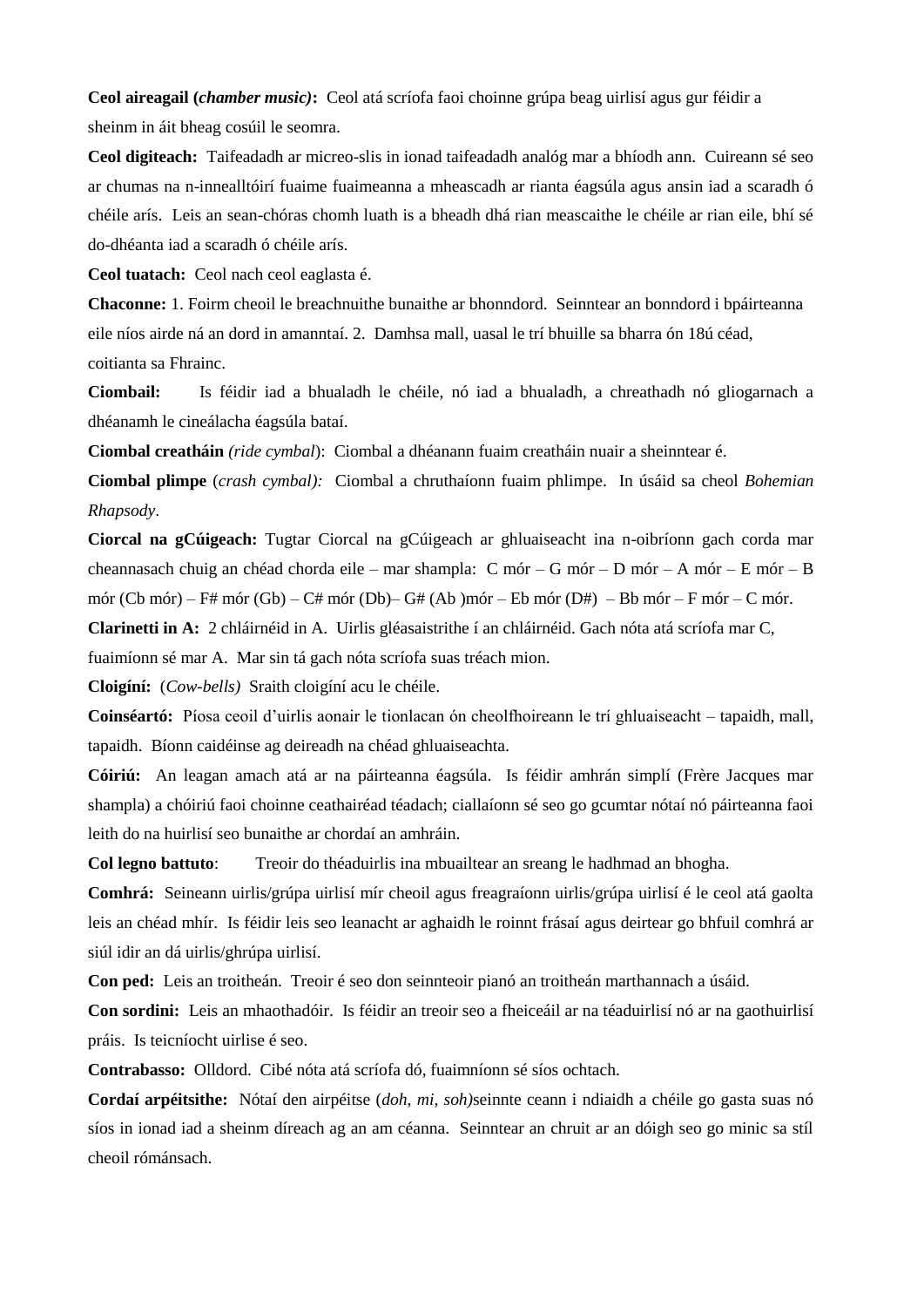**Cordaí briste:** Seinntear nótaí den chorda (*doh, mi soh* mar shampla*)* ceann amháin ag an am, in ord meascaithe.

**Corni in F:** Bíonn 4 chorn Francach sa cheolfhoireann go minic. Ní úsáideann na huirlisí seo aon ghléaschomhartha in am ar bith. Uirlis ghléasaistrithe í an corn. Nóta atá scríofa mar C, fuaimíonn sé mar F faoi sin, díreach cosúil leis an cor anglais. Mar sin tá gach nóta scríofa suas 5ch foife.

**Corno inglese:** Cor anglais. Gaolta leis an óbó ach níos mó agus níos ísle. Gach rud atá scríofa mar C, fuaimníonn sé mar F (thíos 5ch)

**Crótáil:** Ciombail bhídeacha le hairde cinnte déanta as práis nó umha. Is féidir iad a bhualadh taobh le taobh nó le bata. Is féidir ciombail ársa a thabhairt orthu fosta. Tá samplaí de na huirlisí seo le feiceáil in Ard-Mhúsaem na hÉireann dátaithe ón Ré Cré Umhaí (1200 – 800 RC) agus a fuarthas i measc gaothuirlisí práis éagsúla.

**Cúlbhuille:** Buillí 2 agus 4 le béim orthu ón sreangdhruma (snare).

**Cumacht-chordaí** *(Power chords):* Cordaí seinnte ar ghiotar agus a úsáideann go leor sreanga oscailte le fuaim níos láidre a thabhairt.

**Cuntraphointe:** Dhá pháirt nó níos mó agus iad ar chomhthábhacht. Is féidir leo aithris a dhéanamh ar a chéile ach ní gá.

**Cuntrashéis:** Séis a sheinntear os cionn na príomhshéise. Bíonn uigeacht cuntraphointeach ag an cheol dá bharr. (Féach forshéis don chomparáid)

**Détaché**: Scartha. Treoir don seinnteoir gach nóta a sheinm le buille nua den bhogha le fuaim scartha a thabhairt do na nótaí – a mhalairt ar fad ó legato.

**Dé-thonúil**: Ceol atá in dhá ghléas éagsúla ag an am céanna. An-choitianta sa cheol ealaíne nuaaimseartha.

**Dim.:** diminuendo. Ag éirí níos ciúine.

**Dísréad:** Píosa ceoil do dhá uirlis nó do bheirt chantóirí, nó dhá uirlis nó cantóir ag seinm le chéile taobh istigh de phíosa ceoil.

**Div:** Divisi. Ciallaíonn sé seo go bhfuil níos mó ná uirlis amháin ag léamh ón líne cheoil chéanna agus caithfidh duine amháin an nóta ar barr a thógáil agus duine eile an nóta ar bun.

**Dolce ma sensibile:** Go binn ach go mothálach. (sensibile = mothálach, leochailleach, íogaireach)

**Dolce:** Go binn

**Dord Alberti:** Cordaí briste ach leis na nótaí seinnte in ord faoi leith: 1, 5, 3, 5 nó *doh, soh, mi, soh.* Bhí an stíl tionlacain seo an-choitianta sa tréimhse clasaiceach .i. in aimsir Mozart.

**Dordán**: Seinntear sreangacha oscailte ar na téaduirlisí faoin tséis, rud atá an-choitianta sa cheol traidisiúnta.

**Dord druma:** Níl aon airde ag an druma seo a bhuailtear le bata-druma.

**Dordghiotar:** Giotar íseal nach bhfuil ach 4 shreang air. Seinneann sé bun-nótaí na gcordaí sa cheol; nó déanann sé breachnú air seo. Seineann sé go minic le rithim na ndrumaí.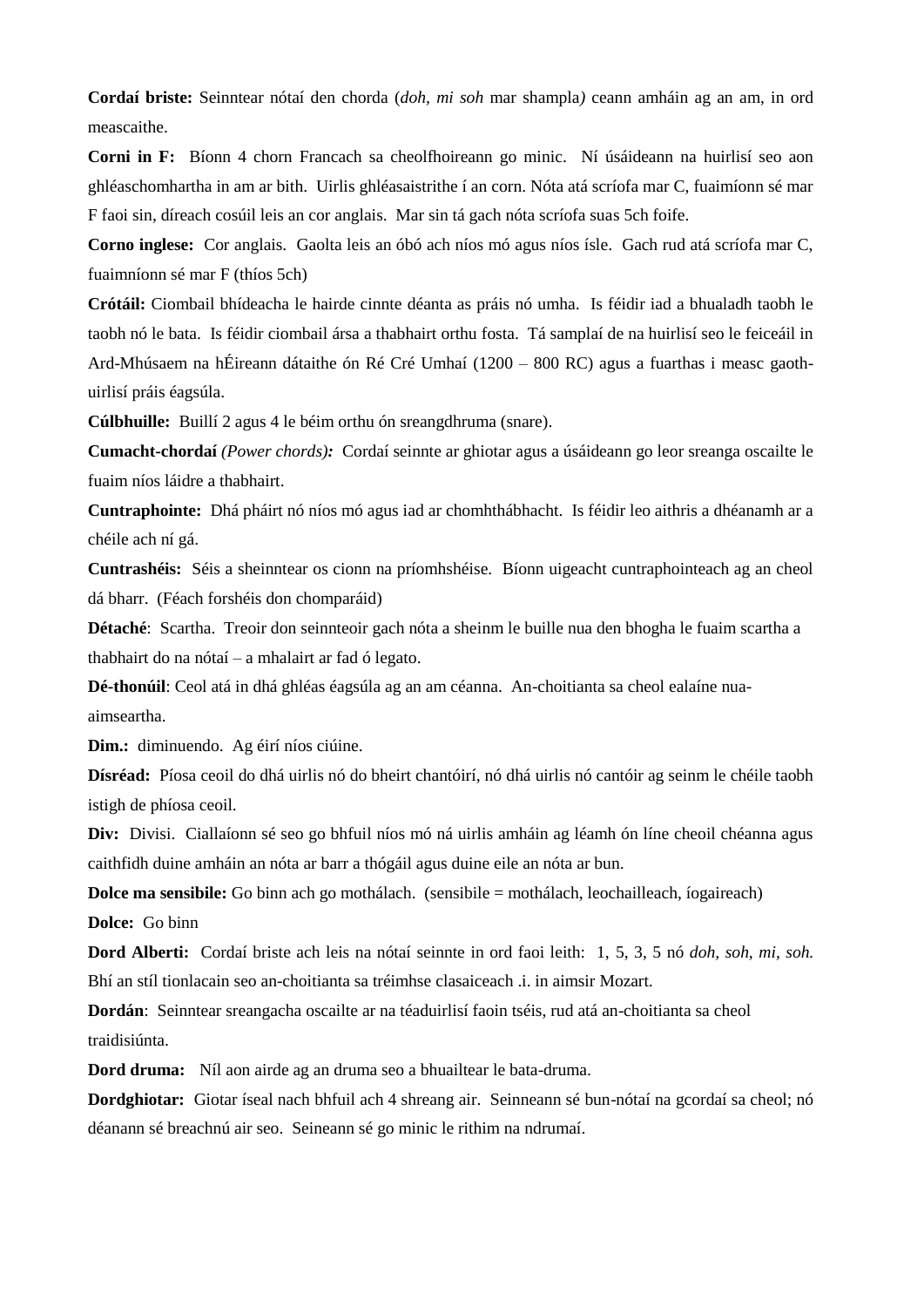**Droichead:** Giota den cheol a bhogann ó théama amháin go téama eile. Ní bhíonn téama láidir ann, ceol gluaiseachta atá ann.

**Dúibléid:** Dhá nóta seinnte san am a mbíonn trí cinn ann de ghnáth. Coitianta in amchomharthaí comhshuite, áit a bhfuil an buille briste suas i dtrí fhochuid de ghnáth.



**Dúnadh:** Dhá chorda ag deireadh frása a ghníomhaíonn mar a bheadh poncaíocht ann. Tá ceithre chineál dúnadh ann:

- i. Dúnadh briste  $V vi$
- ii. Dúnadh eaglasta/tánaisteach: IV I
- iii. Dúnadh foirfe V I (Lán stad)
- iv. Dúnadh neamhfhoirfe: I, ii, IV nó vi V (comhartha ceiste)

**Espr:** espressivo: Seinnte le mothú, go leochailleach.

**Fagotti:** Basúin. Scríobhtar an t-ainm in Iodáilis ar an scór de ghnáth. Ní uirlis ghléasaistrithe í an basún.

**Falsetto (Cuach):** Nótaí "bréagacha" canta ag fir i réimse níos airde ná an gnáthréimse a bhíonn acu. Is féidir leis an fhuaim seo a bheith greannmhar nó dáiríre.

**fff:** Chomh láidir agus is féidir.

**Flag:** flageolet, seinn an armónaic

**Feireoir (***flanger)***:** Teicníocht fuaime a fhaightear nuair a mheasctar dhá chomhartha comhionnan le chéile, ach mion-mhoilliú ama curtha ar cheann acu. Fuaimníonn sé go bhfuil airde na fuaime ag athrú dá bharr. I gceol Bohemian Rhapsody déantar feiriú ar fhuaim na gciombal leis an fhuaim a athrú.

**Flautando**: i stíl na feadóige. Seinntear an bogha ar théaduirlis in aice leis an mhéarchlár le fuaim

éadrom a thabhairt don na nótaí, cosúil le fuaim na feadóige.

**Flautí:** An uimhir iolra de fheadóg mhór, mar a scríobhtar ar scór é.

**Flauto picc:** Fliúiteog nó piccolo, gaolta leis an fheadóg mhór ach níos lú agus níos airde.

**Focaldathú (***word painting***):** Léiríonn an ceol brí na bhfocal le teicníochtaí ceoil m.sh. ceol na n-éan léirithe le nótaí arda tapaidh ar fheadóg.

**Foirm Chumtha Tríd:** Úsáidte in amhráin ealaíne. Ní leanann an ceol aon struchtúr faoi leith ach athraíonn sé de réir mar a athraíonn na focail agus mothú na bhfocal.

**Foirm Dhénártha:** Foirm a bhfuil dhá chuid ann: A B.

**Foirm shaor:** Ní leanann an cumadóir aon fhoirm faoi leith.

**Foirm Shonáideach:** Foirm thrénártha speisialta. A (foilsiú) B (forbairt) A1 (athsheinm).

**Foirm Strófach:** Le fáil in amhráin tíre go minic, bíonn an ceol céanna ann do gach véarsa.

**Foirm Thrénártha:** Foirm a bhfuil dhá chuid ann ach go dtagann an chéad chuid ar ais ag an deireadh: A B A, nó A B B A.

**Foirm Thrépháirteach:** Foirm ina bhfuil trí pháirt éagsúla: A B C.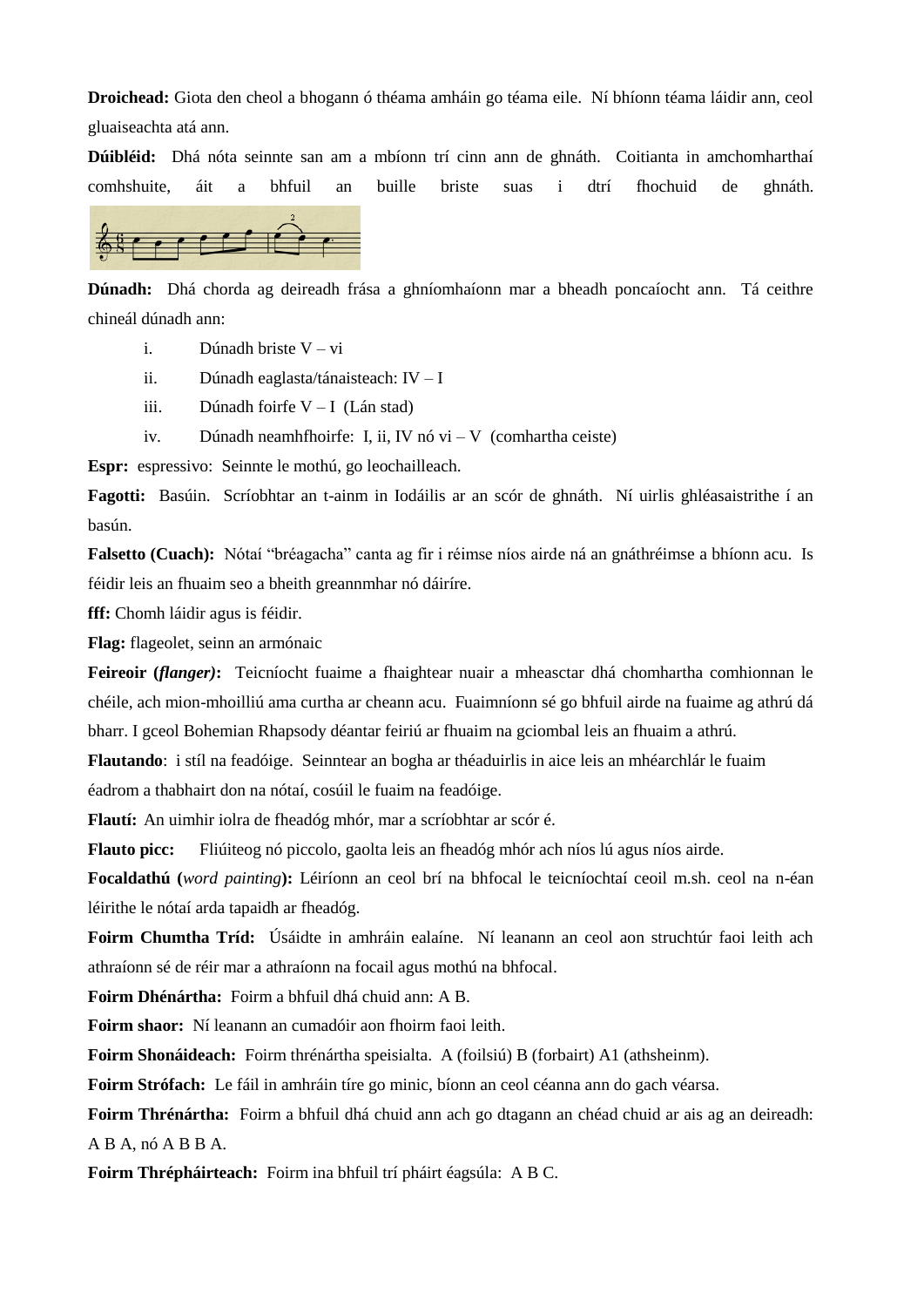**Foirm:** Leagan amach na bhfrásaí in amhrán/píosa ceoil simplí gearr. Struchtúr an phíosa i saothar níos faide. Léirítear an fhoirm le litreacha: A, B, C, A1, D srl.

**Forshéis:** Líne cheoil a sheinntear nó a chantar os cionn na príomhshéise. Níl an tábhacht chéanna ag baint leis is atá ag baint leis an tséis agus ní bhíonn an uigeacht cuntraphointeach dá bharr. (Feach cuntrashéis don chomparáid.)

**Frásaí freagartha:** Dhá fhrása nó mír a bhfuil cosúlachtaí eatarthu ach nach bhfuil mar an gcéanna. Tá an chéad cheann cosúil le ceist agus bíonn sé oscailte ag an deireadh agus oibríonn an dara ceann cosúil le freagra agus bíonn sé dúnta ag an deireadh.

**Giotar:** De ghnáth, seineann sé cordaí amháin. Go minic i mbanna ceoil, canann an duine a sheinneann an uirlis seo.

**Glacaire (***Pick-up***):** Micrafón iontach beag ar ghiotar nó uirlis eile leictreach.

**Glissando:** Sleamhnú suas nó síos nótaí uilig na huirlise nó gutha.

**Gang:** Uirlis mhór a gcaitear seasamh suas lena bhualadh. De ghnáth buailtear le bata-druma bog é.

**Gran cassa:** Dord druma. Scríobhtar an ceol ar líne amháin mar nach bhfuil aon airde ag an uirlis seo – ní úsáideann sé an gnáthchliath.

**Guiro:** Gourd mór. Déantar an fhuaim trí bhata a scríobadh thar eangacha gearrtha isteach ann.

**Innealltóir fuaime:** An duine a bhfuil smacht aige ar an inneallra sa stiúideo taifeadta. De ghnáth, leanann sé treoracha an bhanna, ach tugann sé comhairle dóibh chomh maith.

**Ilmheadaracht:** Tá níos mó ná amchomhartha amháin in úsáid ag an am céanna.

**Ilrianú:** Muna bhfuil ann ach cantóir amháin is féidir a ghuth a thaifeadadh ar rian amháin ar dtús, agus ansin é a thaifeadadh ag canadh páirt difriúl ar rian eile, agus b'fhéidir é ag canadh an tríú páirt ar an tríú rian. Is féidir na rianta seo uilig a chur le chéile agus fuaimíonn sé cosúil le cór trí pháirt, cé nach bhfuil ann ach cantóir amháin. Seo ilrianú.

**L.V***.: laissez vibrer*, lig don uirlis creathadh - ná stop an fhuaim

**Legato:** Seinnte go mín, cothrom.

**Léiritheoir**: An duine atá i gceannas ar an taifeadadh agus ar an chur le chéile sa chéirnín.

**Lí: (***lick)* Pátrún nótaí ar ghiotar nó ar phianó cosúil le seicheamh agus a chuidíonn leis an cheol bogadh go réimse nótaí níos airde nó níos ísle, nó ceol a cheanglaíonn frásaí le chéile.

**Loco**: ag an ghnáth-airde (tagann sé i ndiaidh ordú seinm suas nó síos 8ch)

**Lúbfhrása (***turnaround)***:** Frása comhcheol beag a cheanglaíonn dhá chuid den cheol nó dhá athsheinm.

**Macalla:** Teicníocht taifeadta nuair a chuirtear macalla isteach ar ghuth nó ar fhuaim uirlise tríd an fhuaim a mhoilliú síos. Is féidir é a dhéanamh le troitheán ar ghiotar nó sa mheascadh.

**Maracas:** Gourd nach bhfuil lár ann le síolta tirime, pónairí nó eile taobh istigh. De ghnáth seinntear níos mó ná ceann amháin. Déantar gliogarnach leo nuair a chreathtar iad. Úsáidtear mar uirlis iad i mbannaí damhsa i Meicseacó agus Meirceá Láir agus Theas.

**Marc:** marcato. Nótaí béimnithe go héadrom, nó marcáilte.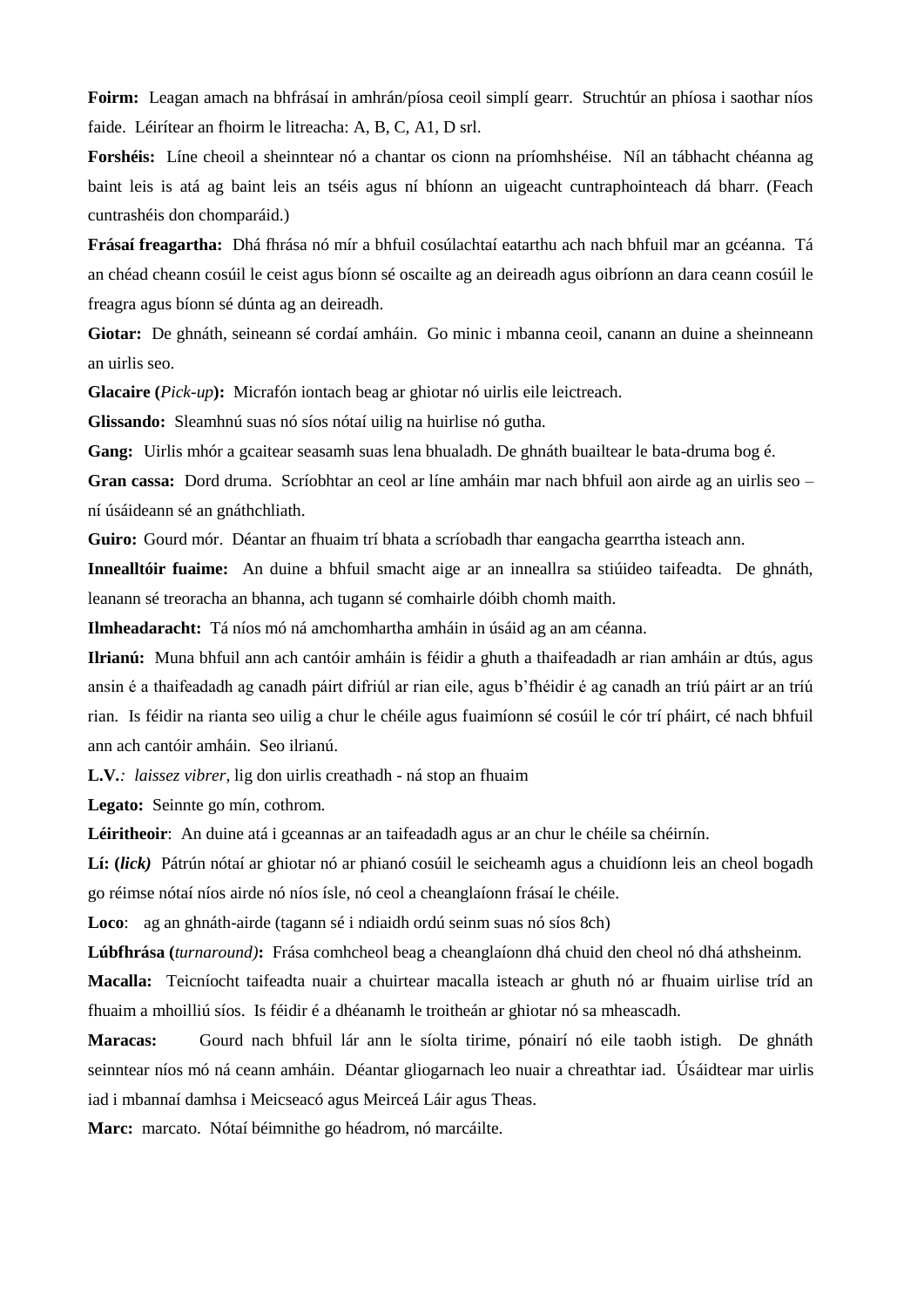**Marimba:** Cineál xileafón le barraí adhmaid - tá fuaim shéimh aige, as Meicseacó, agus Meiriceá Láir agus Theas.

**Martellato secco:** Buailtear na nótaí go láidir leis an bhogha ar na sreangacha le barr an bhogha. Ciallaíonn *secco* go bhfuil ar an fhuaim a bheith tirim chomh maith le láidir.

**Meascadh:** An meascán a dhéantar ar fhuaim an cheoil ag deireadh an taifeadta le cothromaíocht a fháil idir na huirlisí éagsúla. Ag an phointe seo chomh maith athraítear fuaimeanna na n-uirlisí (go pointe) trí tuilleadh aisfhuaimniú, macalla agus araile a chur sa cheol.

**Meiliosma:** Siolla amháin faoi choinne go leor nótaí den cheol.

**Meno ped:** Níos lú den troitheán.

**Mion**: Tonulacht ina bhfuil *lah* ina lárnóta tonúlachta – fuaimníonn an ceol críochnaithe nuair a théann sé ar ais go *lah.*

**Moderato assai:** Assai = an-. An-mheasartha ar fad.

**Modh dingthe**(*wedge method):* Tógtar na hidirchéimeanna mar atá sa téama agus déantar leathnú beag orthu. Is cosúil go gcuirtear ding idir na nótaí len iad a tharraingt ó chéile beagán.

**Modhnú:** Athrú ó ghléas amháin go gléas eile. Tugann seachtrán le fios go bhfuil athrú sa ghléas taobh istigh de phíosa ceoil. Má ardaíonn an seachrán an nóta leath-thon, is é sin an treoirnóta nó *ti* nua. Is féidir teacht ar *doh* nua nó ar an tonach nua trí dhul suas leathchéim ón nóta ar a bhfuil an seachtrán. Má íslíonn an seachtrán an nóta leathchéim, is é sin an *fah* nua. Le fáil amach an bhfuil an gléas nua mór nó mion is gá amharc siar ar an *mi* nua. Má tá sé sin 3 leath-thon níos airde ná an *doh* nua tá an gléas nua mion. Má tá sé 4 leath-thon níos airde, tá an gléas nua mór.

**Modúil**: Tonúlacht choitianta sa sean-cheol eaglasta agus sa cheol traidisiúnta, áit a bhfuil *re* nó *mi* nó *soh* ina lárnóta tonúlachta. Má tá an ceol i mód *soh* fuaimíonn an ceol críochnaithe nuair a théann sé ar ais go dtí *soh.*

**Moilliú (***delay)***:**Nuair a chuirtear macalla isteach san fhuaim agus é moillithe síos. Is féidir é a dhéanamh le troitheán ar ghiotar nó nuair atáthar ag meascadh an amhráin.

**Molto meno mosso:** I bhfad níos lú gluaiseachta. Níos maille.

**Molto:** A lán

**Mór**: Scála nó gléas atá bunaithe ar na nótaí den sólfá tonach áit gurb é *doh* an nóta is láidre.

Fuaimníonn an ceol críochnaithe nuair a théann sé ar ais go *doh*.

**Móitíf:** Pátrún gairid nótaí a úsáidtear go minic i rith píosa ceoil, cosúil le téama ceoil ach i bhfad níos giorra – b'fhéidir nach mbeadh ann ach trí nóta, nó rithim a sheasann amach.

**Muta in F# - A:** Athraigh tiúnáil an tiompáin in F# go dtí A.

**Naoiréad:** Píosa ceoil do naoi n-uirlis, nó grúpa de naoi n-uirlis ag seinm le chéile.

**Neamhthonúi**l: Nil aon lárnóta tonúlachta ann, bíonn gach nóta ar chomhthábhacht. Bíonn sé deacair ceol neamhthonúil a chanadh.

**Non tanto:** gan an iomarca

**Non troppo:** Gan an iomarca.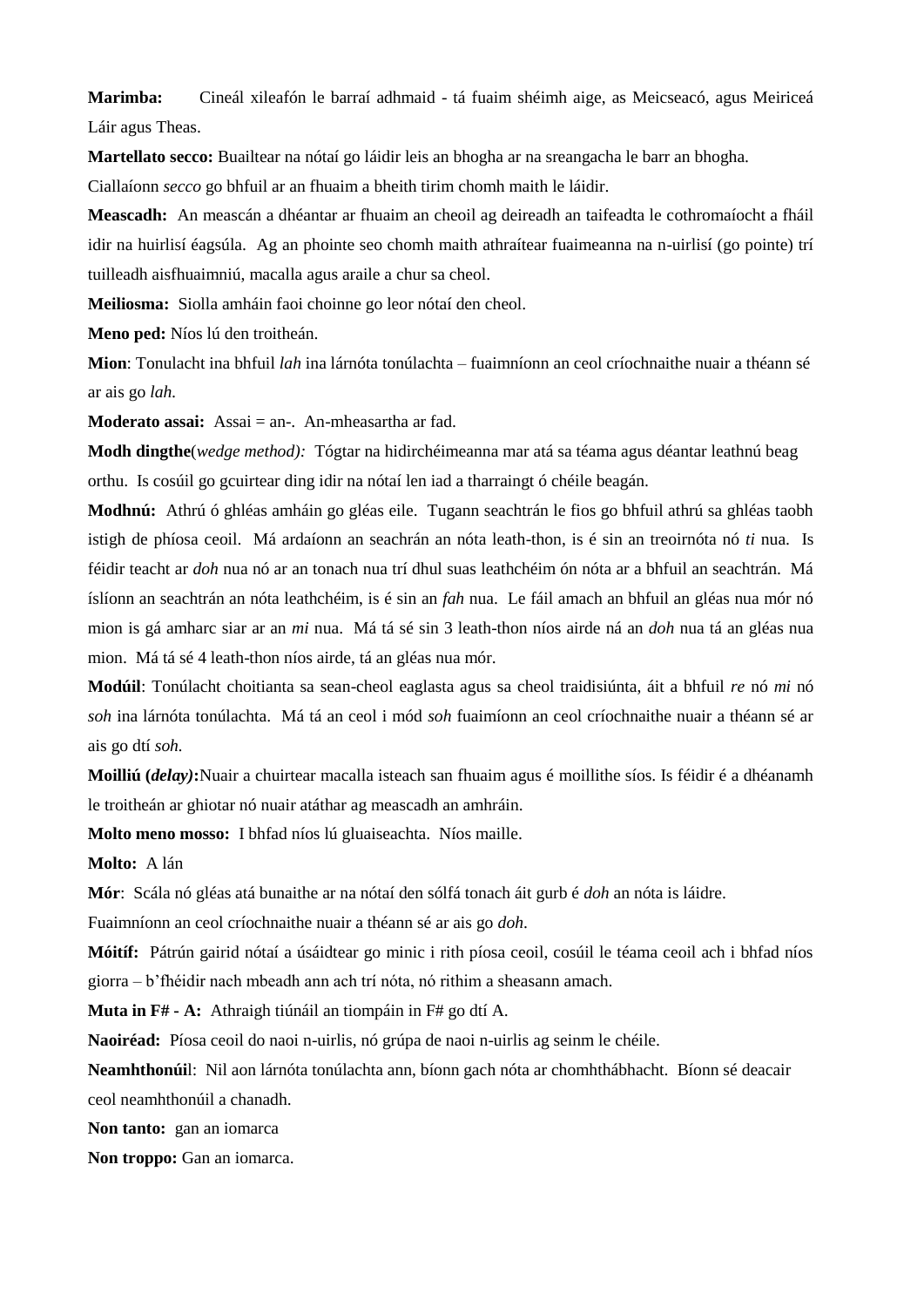**Nóta athrúcháin (***changing note):* Tugtar *Cambiata* ar an nóta seo chomh maith. Ciallaíonn sé léimt de 3ch ó nóta cúnta uachtarach go nóta cúnta íochtarach.

**Nóta crochta (***suspension***):** Is ionann an nóta crochta agus nóta neamharmónach a sheinntear leis an chuid eile den chorda, ag cruthú díchorda, ach ina dhiaidh sin, tagann réiteach ar an nóta crochta mar go dtiteann sé céim amháin go nóta den chorda. Bíonn trí rud i gceist le nóta crochta – an t-



ullmhúchán (seinntear an nóta crochta roimh an chorda); an nóta crochta (seo an díchorda) agus an réiteach (an nóta den chorda). Is nóta crochta é an F sa sampla thuas agus réitítear go E é sa dara corda.

**Nóta Cúnta(***auxiliary note):* Nóta a sheinntear céim níos airde nó níos ísle ná nóta athsheinnte.

**Nóta tairmtheachta:** Nóta neamharmónach a sheinntear idir dhá nóta de chorda mar chuid den tséis. Is féidir leis an nóta seo a bheith aiceanta nó neamhaiceanta. Bíonn sé neamhaiceanta má sheinntear é tar éis don chorda a bheith seinnte, agus ar bhuille nach bhfuil láidir sa bharra. Tugtar nóta tairmtheachta aiceanta air má sheinntear an nóta neamharmónach leis an chorda, rud a chruthaíonn díchorda agus teannas dá bharr.

**Nótaí crómatacha:** Nótaí atá leath-thon óna chéile - an dá nóta déag den scála. Nuair a úsáidtear na nótaí breise (nach bhfuil i scála mór) i bpíosa ceoil i ngléas mór, tugann siad "dath" don cheol. Tá siad coitianta i stíl snagheol mar shampla: When I'm 64.

**Nótaí lúbtha** *(bends):* Bogann an seinnteoir giotair a mhéar (lámh chlé) síos i dtreo an talaimh ar an sreang. Tarraingíonn sé seo an sreang agus athraíonn sé airde an nóta beagán. Déanann sé uair amháin é ar an nóta.

**Nótaí Neamharmónacha (***non-chordal):*Nótaí a sheinntear nach bhfuil sa chorda atá ag tabhairt tacaíocht chomhcheoil don phíosa ag an phointe sin. Baintear úsáid as nótaí neamharmónacha le cur le líne shéise ar go leor bealaí éagsúla. Cuireann nótaí tairmtheachta (idirghabhála/*passing notes*) le líne shéise trí mhíne agus fuinneamh rithime a thabhairt dó, agus lena dhéanamh níos suimiúla dá bharr don éisteoir. Nuair a tharlaíonn nótaí tairmtheachta cruthaítear teannas idir an tséis agus an comhcheol agus cruthaíonn sé seo fuinneamh a bhrúnn an ceol chun tosaigh.

**Nótbhraislí** *(clusters*): Seinntear na nótaí ar fad gur féidir leis an sciathán (lámh idir uilleann agus méara)

**Oboi:** An uimhir iolra den fhocal óbó, mar a scríobhtar ar scór ceolfhoirne é.

**Ochtréad:** Píosa ceoil do ocht n-uirlis, nó grúpa d'ocht n-uirlis ag seinm le chéile.

**Ostinato:** Patrún séise nó cordaí nó rithime a thagann ar ais arís agus arís i rith an phíosa. Tá ostinato comhcheol le fáil san amhrán "*59th Street Bridge Song"***.** Tá ostinato rithimeach le fáil sa phíosa ceoil *Bolero* le Ravel.

**Peanáil (***Panning***):** Athraíonn an fhuaim ó chollaire amháin go dtí an ceann eile i steirió le héifeacht spáis a léiriú.

**Péintéireacht Focal/ Focaldathú:** Léiríonn an ceol brí na bhfocal le teicníochtaí ceoil m.sh. ceol na néan léirithe le nótaí arda tapaidh ar fheadóg..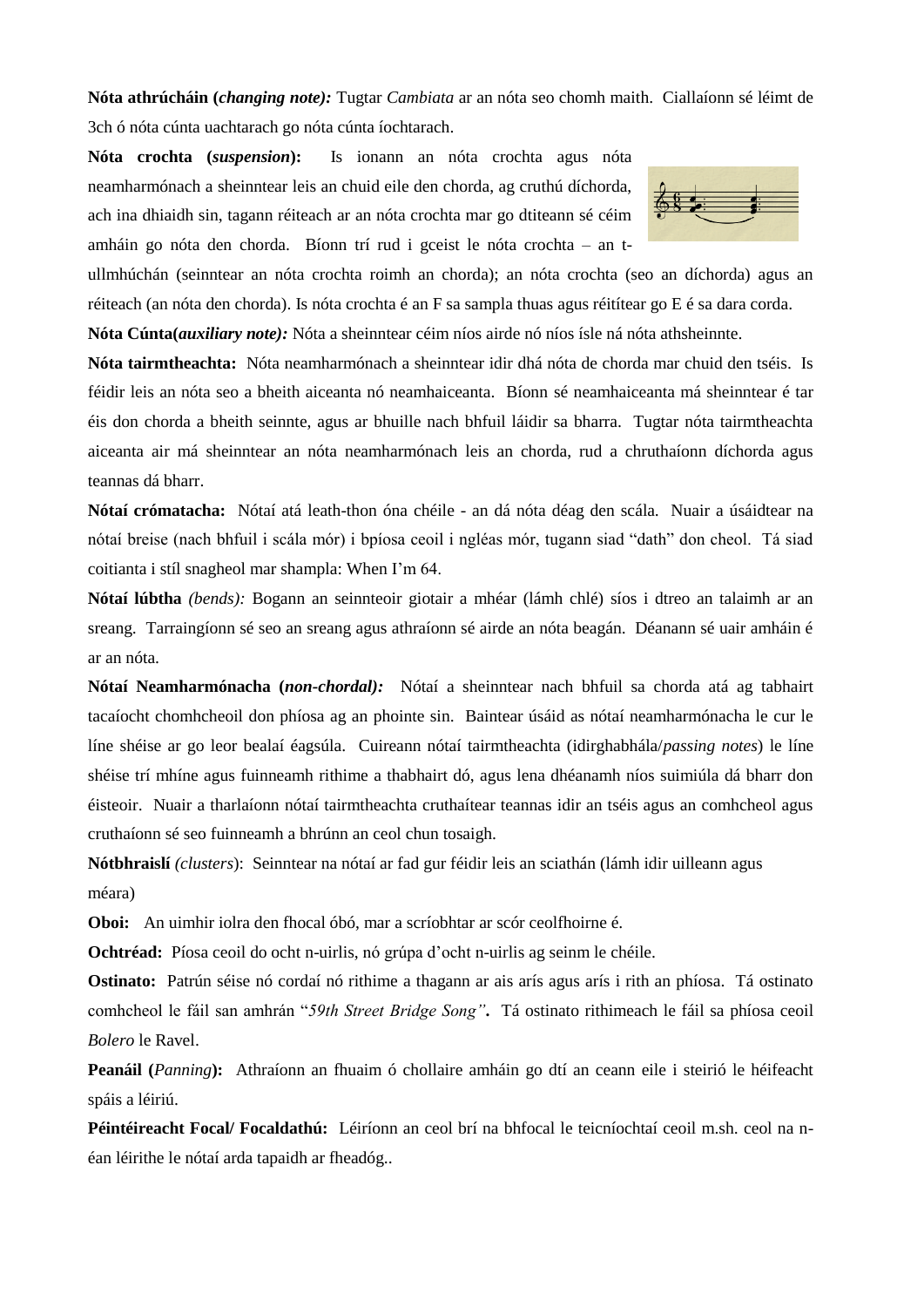**Piatti:** Na ciombail. Ní úsáideann siad cliath 5-líne sa scór. Níl acu ach aon líne amháin mar nach bhfuil airde acu.

**Pizz/Pizzicato:** Nótaí ar théad-uirlisí stoite in ionad a bheith seinnte leis an bhogha. Is teicníocht uirlise é seo.

**pizz+** Seinntear pizziato leis an lámh chlé, ní leis an lámh dheas (an rud coitianta).

**Plancadh** (*strumming)*: Seinn an téaduirlis díreach cosúil le giotar.

**Poco:** beagán

**Príomhghiotar:** Go hiondúil, seinneann an príomhghiotar séiseanna, nó móitífeanna níos mó ná cordaí, cé go bhfuil an dá rud i gceist.

**Quasi moderato:** cóir a bheith (beagnach) measartha

**Quasi S.T.**: cóir a bheith (beagnach) ar an mhéarchlár. Seo treoir do théaduirlis an bogha a sheinm an-chóngarach don mhéarchlár le fuaim éadrom a thabhairt don cheol.

**rainstick~~~~~~~~~** bata báistí le crescendo, decrescendo agus ag imeacht ar fad.

**Rapsóid/ Rosc Ceoil**: Go stairiúil chiallaigh sé seo reacaireacht ar dhán eipiciúil nó ar chodanna dá leithéid. Ach sa cheol ciallaíonn sé píosa aon-ghluaiseachta bunaithe go minic ar cheol tíre.

**Reacaireacht** – ceol canta i gceoldráma, áit a bhfuil an bhéim ar na focail agus ar an rithim agus ní ar an cheol ná ar an tséis. Cuidíonn sé leis an dráma a bhogadh chun tosaigh. Go minic bíonn go leor nótaí athsheinnte ann agus bíonn an rithim saor.

**Reamhnóta (***anticipation note)***:** Seinntear nóta den chorda (go minic mar nóta neamharmónach sa chorda roimhe) sula seinntear an chuid eile den chorda.

**Recitative secco: Tur-reacaireacht:** Leanann an ceol rithim na bhfocal. Ní bhíonn de thionlacan ann ach corr-chorda ag deireadh frásaí.

**Recitative stromentate:** Bíonn tionlacan leis an reacaireacht.

**Rif:** Frása a athsheinntear cosúil le ostinato i gceol pop nó i snag-cheol.

**S.T. (sul tasto)**: Treoir do théaduirlis seinm leis an bhogha ar mhéarchlár na huirlise.

**S.V. (senza vibrato)** Treoir do théaduirlis seinm gan vibrato.

**Saobhadh** *(Distortion):* Úsáidtear é seo i gceol roc nuair a chuirtear barraíocht fuaime isteach sa challaire ó na giotair trí throitheán a úsáid. Thig leis an fhuaim a bheith garbh - saofa - nó mín, nó trom le fuaim fhada, bhuan - bogshaobhadh.

**Saranáid:** Ceol atá seinnte san oíche, go stairiúil taobh amuigh mar a bheadh canta ag fear dá ghrá taobh amuigh dá fuinneog. Ón 18ú haois ar aghaidh ceol uirlise a bhíodh i gceist.

**Scála:** Ocht nóta a théann suas nó síos céim ar chéim ó *doh* go *doh* nó ó *soh* go *soh* agus araile. Bíonn scála mór déanta suas de na hidirchéimeanna seo:

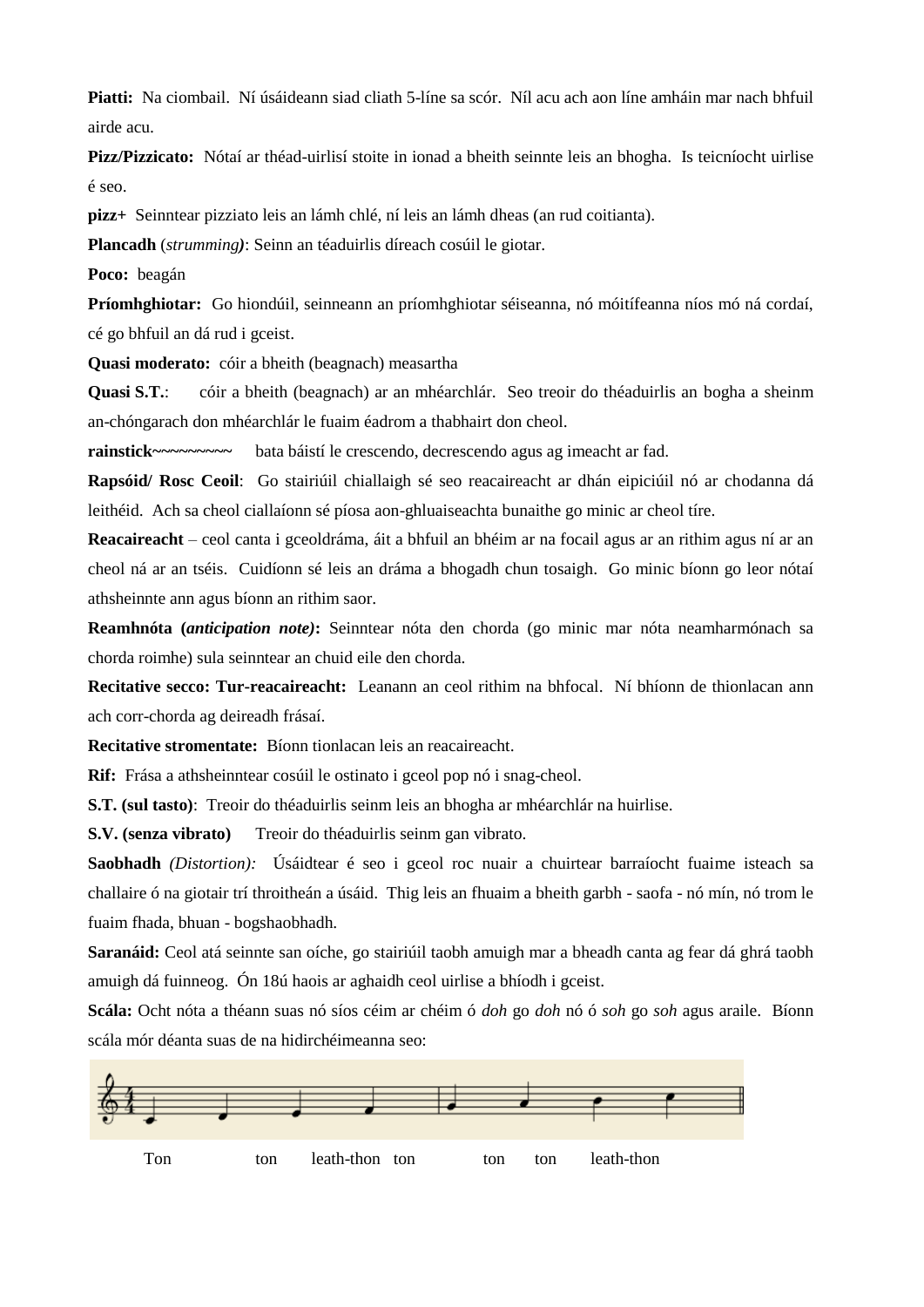Tá dhá chineál scála mion ann:

1. Mionscála armónach:



2. Mionscála séiseach:



**Scór:** Na páirteanna iomlána den cheol scríofa amach go díreach mar atá siad seinnte.

**Séach:** Idirchéim de 6 nóta – ó *doh* go *lah*. Nó corda sa chéad aispiompú áit a bhfuil an 3ch sa dord.

**Seachtach:** Idirchéim ó *doh* go *ti* os a chionn, seacht nóta. Nó corda ina bhfuil an bun-nóta, 3ch, 5ch agus 7ch os a chionn seinnte.

**Seicheamh:** Pátrún nótaí atá athsheinnte ar nóta níos airde nó níos ísle gan an pátrún a athrú.

**Seisiún:** Ceoltóirí bailithe le chéile le ceol – go minic ceol traidisiúnta – a sheinm go poiblí i dteach tábhairne nó dóibh féin i dteach príobháideach.

**Sempre f:** *sempre*= i gcónaí. Caithfidh an giota seo ar fad a bheith seinnte go láidir.

**Senza sordini:** Gan mhaothadóir.

**Senza vibrato:** Cuidíonn vibrato le mothú teolaí a chur sa cheol. Ní sheinntear i saothar Barry é.

**Sffz:** béim tobann agus láidir ar an nóta seo amháin.

**Sfz:** Béim tobann ar an nóta seo amháin.

**Siansa:** Píosa ceoil do cheolfhoireann le ceithre ghluaiseacht ann. Bíonn an chéad ghluaiseacht tapaidh agus i bhfoirm shonáideach de ghnáth, an dara ceann mall agus i bhfoirm dhénartha go minic. Bíonn an tríú ceann i 3/4 agus is minic gur damhsa nó ceol éadrom a bhíonn i gceist. Bíonn an ceathrú gluaiseacht tapaidh arís.

**Simile:** Mar an gcéanna – is treoir é seo le leanacht ar aghaidh ag seinm an dóigh chéanna is a sheinn tú sna nótaí roimhe.

**Sioncóipiú:** Nuair a bhaintear an bhéim de nóta a mbíonn béim air de ghnáth (an chéad bhuille den bharra) agus nuair a chuirtear sos ina áit. Mothaítear buille in easnamh sa cheol, agus tugtar sioncóipiú air seo. Má dhéantar go rialta é tríd an phíosa ar fad, tugann sé rithim bríomhar don cheol. Tá sé seo anchoitianta i gceol nua-aimseartha, go háirithe ceol atá gasta. Tá trí bhealach inar féidir an sioncóipiú a chur i gcrích: i. sos a chur ar príomhbhuille an bharra, ii. An príomhbhuille sa bharra a cheangal leis an nóta roimhe nó iii. Nóta gairid a chur ag tús barra agus nóta fada díreach ina dhiaidh.

**Sleamhnán:** an chuid den trombón a bhogann an seinnteoir le nótaí éagsúla a dhéanamh.

**Sólfá tonach:** Ainmneacha na nótaí sa scála. Úsáideadh an córas seo ón 11ú céad mar áis do mhúinteoirí a bhí ag iarraidh léitheoireacht an cheoil a mhúineadh dá ndaltaí. *D r m f s l t d.*

**Solo (aonréad):** Ní sheineann ach uirlis amháin an giota seo.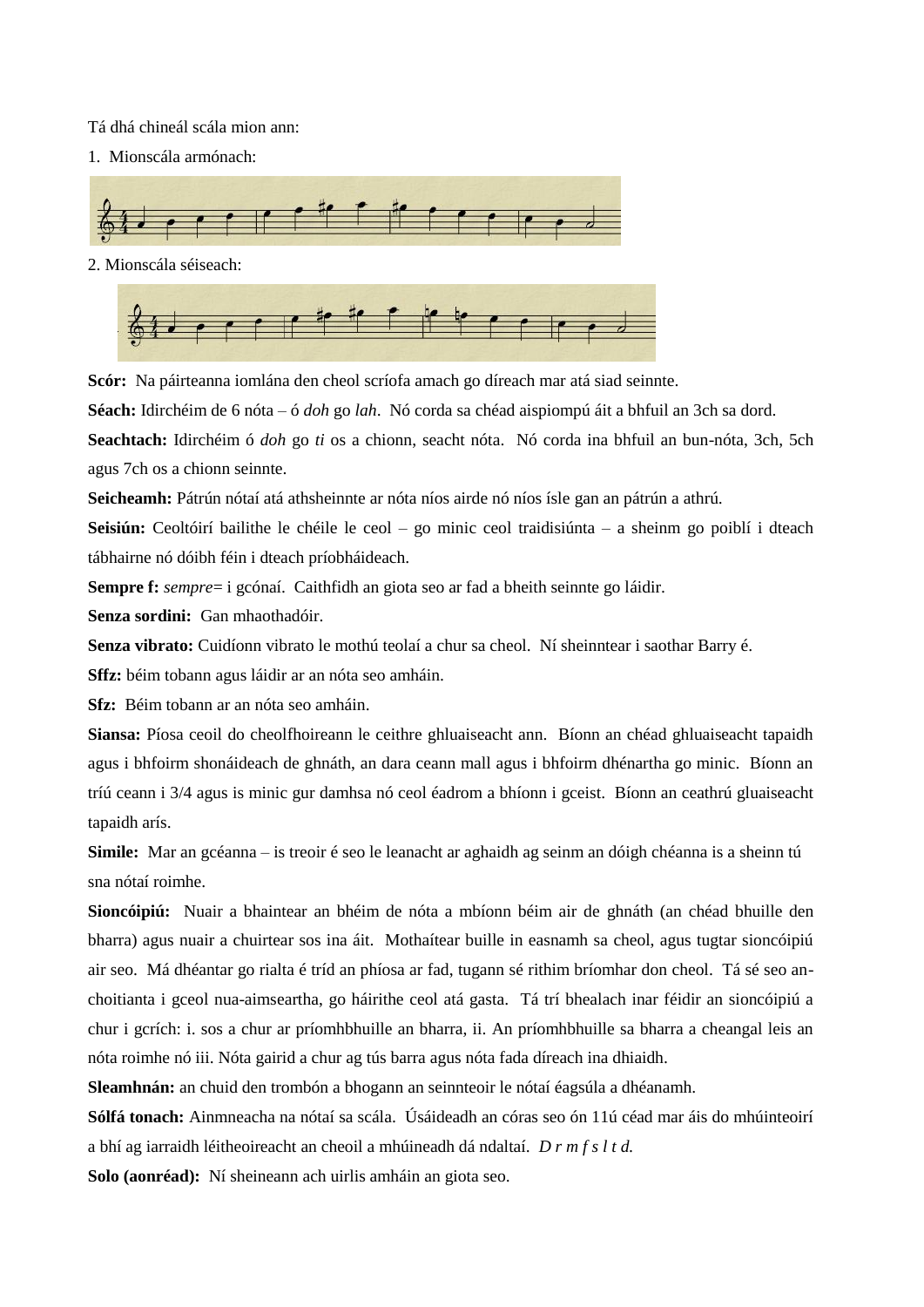**Sonáid:** Píosa ceoil d'uirlis aonair, nó d'uirlis aonair le tionlacan ón phianó. De ghnáth bíonn trí ghluaiseacht ann – tapaidh, mall, tapaidh.

**Spioradálach:** Amhrán reiligiúnach na Meiriceánach Gorma, mar shampla Swing Low Sweet Chariot.

**Soprán:** An guth baineann is airde. Tá réimse ó C-lár go C dhá ochtach os a chionn ag soprán traenáilte. **Sraith:** Bailiúchán píosaí a bhfuil téama, gléas nó scéal i gcoitinne eatarthu. Sraith Damhsaí – bailiúchán damhsaí éagsúla – Allemande, Courante, Sarabanda, Gigue – coitianta san 18ú haois.

**Srathú:** Teicníocht chumadóireachta a forbraíodh sa 20ú haois. Seachnaítear rialacha traidisiúnta a bhaineann le séis, rithim, comhcheol agus cuirtear an dá nóta déag den scála crómatach in ord faoi leith agus tugann sé seo bunús an tsaothair. Ní féidir aon nóta a chur isteach go dtí go bhfuil na nótaí eile sa tsraith seinnte 'sé sin ní féidir ord na nótaí a athrú. Is féidir cordaí a chruthú fhad is nach sáraítear an riail seo. Schoenberg an chéad duine a d'úsáid agus a d'fhorbair an srathú.

**Sreangacha oscailte:** Tugann sé seo fuaim níos crua don cheol. Níl ach ceithre théad ar gach téaduirlis, agus dá bharr sin ceithre nóta lenar féidir an treoir seo a úsáid.

**Sreangdhruma:** Taobhdhruma ach go bhfuil sreanga miotal ina luí in éadan bunchraiceann an druma. Nuair a bhuailtear an druma déantar gliogarnach (*rattle).*

**Staccato:** Nótaí gearra nuair a phreabtar den nóta. Léirítear é seo le ponc scríofa os cionn nó faoin nóta. **Stíl:** Cineál nó faisean faoi leith sa cheol. Baineann tréithe an phíosa le faisean áirithe sa cheol mar

shampla ceol pop, ceol rac, ceol clasaiceach, snagcheol.

**Stopanna dúbailte:** Seinntear dhá shreang ar na téaduirlisí ag an am céanna.

**String.**: Stringendo. Éirigh níos tapúla de réir a chéile.

**Strófach:** Foirm nó struchtúr ina mbíonn an ceol céanna i ngach véarsa. Mar shampla: The Fields of Athenry.

**Subito:** go tobann.

**Sul ponticello**: seinn leis an bhogha ar (nó díreach in aice leis) an droichead

**sul tasto:** Seinn leis an bhogha ar an mhéarchlár.

**Taifeadadh:** Déantar taifeadadh ar gach guth agus ar gach uirlis ar rian éagsúil. Cuireann sé seo ar chumas an innealltóra na guthanna is tábhachtaí a dhéanamh níos láidre ná a chéile. Fiú nuair a dhéantar taifeadadh ar níos mó ná guth/uirlis amháin le chéile, cuirtear ar rianta éagsúla iad. Glacann sé lá nó dhó ar a laghad le hamhrán amháin a thaifeadadh go hardchaighdeán faoi choinne é a bheith eisithe go poiblí.

**Tambóirín:** Druma beag le fáinní miotail ag an taobh. Is féidir é seo a bhualadh nó a chreathadh.

**Téad lúbtha (***bend***):** Bogann an seinnteoir giotair a mhéar (lámh chlé) síos i dtreo an talaimh nó go taobh an tsreanga. Tarraingíonn sé seo an sreang agus athraíonn sé airde an nóta beagán. Déanann sé uair amháin é ar an nóta.

**Téama:** Giota den cheol, 4-bharra go minic, a fhanann i d'intinn. Béim láidir ar an tséis/rithim.

**Tierce de Picardi:** Tugtar seo ar chorda mór ag deireadh píosa atá i ngléas mion. Bhí sé in úsáid go coitianta go deireadh an 18ú haois.